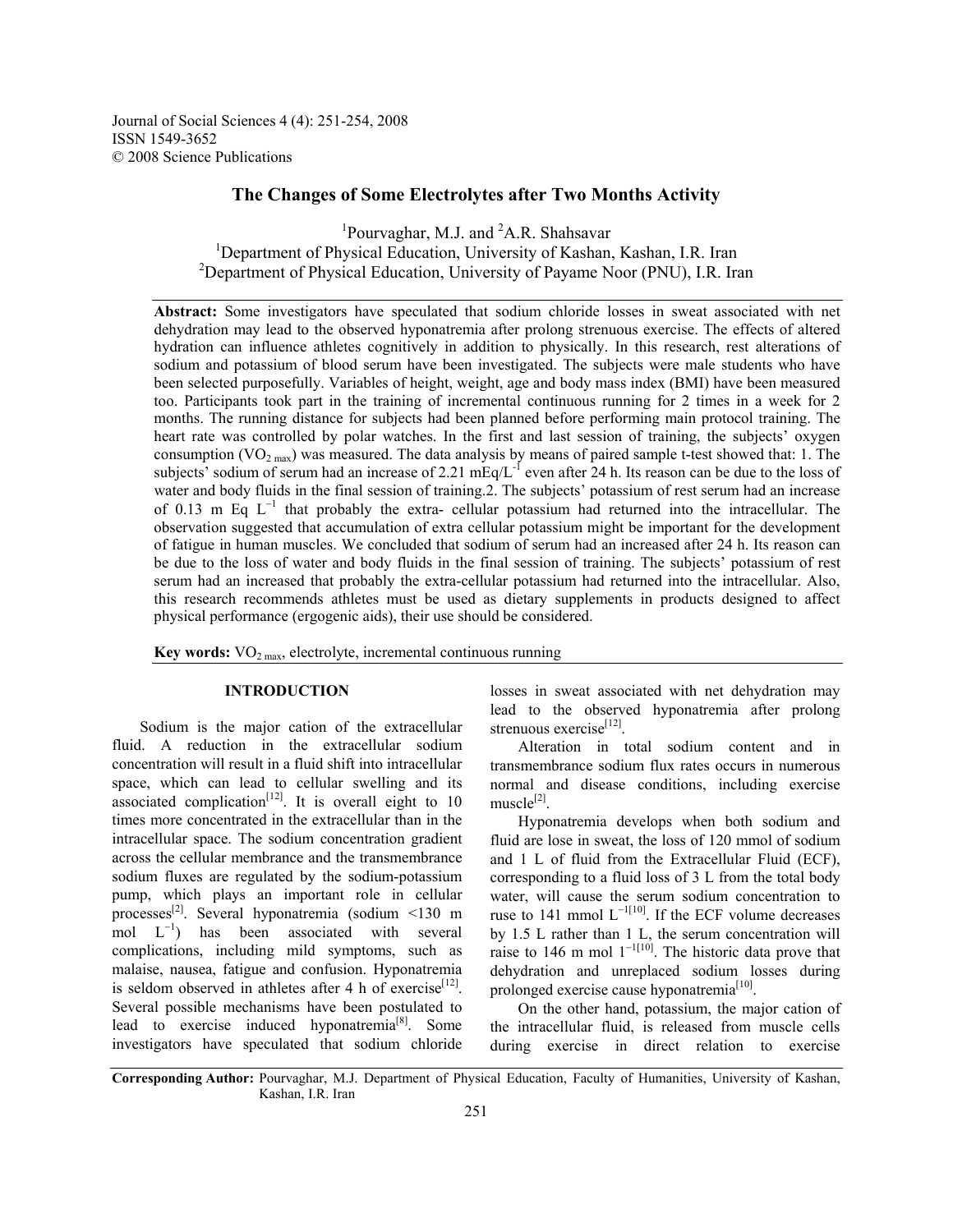intensity<sup>[3,12]</sup>. A rise in potassium (hyperkalaemia) is rapidly reversed after rest from exercise and many even associated with a lowering of potassium levels to below control levels (hyperkalaemia) $[12]$ . The resultant of hyperkalaemia may also be due to increased blood flow to the skeletal muscles and/or increased intracellular acidos[12]. Barlow *et al*., showed that the exerciseinduced rise in potassium and ventilation are greater at matched sub maximal work rate in subjects with normal left ventricular function $[1]$ . Another study showed that the exercise-induced rise in potassium at matched sub maximal work rate tended to be greater in severe chronic heart failure, but it did not reach statistical significance<sup>[13]</sup>. The  $\Delta k^+$  from rest to peak exercise was correlated with peak vo<sub>2</sub>. The amount of potassium related into the circulation from the muscle is dependent on the magnitude of muscle contraction, as reflected by absolute workload $[11]$ .

 The observation suggested that accumulation of extracellular potassium might be important for the development of fatigue in human muscle<sup>[5,11]</sup>.

 Mc kenna *et al*. found that the femoral arterial venous potassium difference. During intense cycle exercise was the same before and after training, suggesting that release of potassium to the blood stream was not changed by the training  $[7]$ .

 In another research, observed that 8 weeks of onelegged endurance training (2h) reduced potassium release during exercise. Furthermore, the rise in plasma potassium in dogs induced by exercise was lower in dogs that had performed endurance training. Apparently, the intensity and duration of the exercise during training affects the potassium release during exercise<sup>[6]</sup>. It is, however, unclear to what extent training affects  $Na^+$  and  $K^+$  how such changes may influence muscle interstitum potassium kinetics and performance. It is, however, not clear whether training induces changes in the amount of  $K^+$  and  $Na^+$  in rest and in exercise.

## **MATERIALS AND METHODS**

 In this semi-experimental research, the effect of 16 sessions of incremental continuous running on sodium and potassium concentration level of athletic subjects` rest time serum and maximal oxygen consumption  $(VO<sub>2 max</sub>)$  was studied. The subjects of this study were 14 students that had at least 3 years of experience in various trainings. The Means and standard deviations of their height, weight, age and Body Mass Index (BMI)

were respectively:  $(175\pm5.9)$ ,  $(68.27\pm9.89)$ ,  $(19.56\pm1.16), (22.08\pm2.47).$ 

**Training protocol:** To evaluate rest time values of serum and potassium, in first stage, blood samples were taken from subjects at 8 in the morning on fasting condition, and exactly before the start of main program of research. After wards, 12 min running-jugging test were performed to determine Vo<sub>2</sub> max. After 24 h of rest, the main training was program performed on Sunday and Tuesday of every week for 16 sessions with certain distance and heart rate (Table 1). Subjects warmed up for 15 min before each session. 24 h after last training session, the second stage of blood sampling was performed to measure the rest time serum potassium and sodium conditions. After wards, the12 min running-jugging test was performed too.

- To determine the subjects` maximum heart rate formula 220 -age (year) was used
- To determine the training intensity polar clock (PU-801) (Made in Japan) was used
- For statistical analysis SPSS software and Word 2003 was used
- To find differences between means paired-sample t test was used
- To determine sodium and potassium serum French Hycel system and Flame Photometry were used

**Determination of maximal oxygen consumption (VO2 max):** Blood sampling finished at 8 am. Also, variables of height, weight and blood pressure were measured and recorded by a physician (Table 2). Then, a 12 min

Table 1: Training protocol designed for subjects

|                |               | Train intensity | Heart beat |  |
|----------------|---------------|-----------------|------------|--|
| Training       | Every session | (max percent    |            |  |
| session        | distance(m)   | of heart rate)  | (min)      |  |
| 1-4 sessions   | 2000          | 70-75           | 140-150    |  |
| 5-8 sessions   | 2400          | 75-80           | 150-160    |  |
| 9-12 sessions  | 2800          | 80-85           | 160-170    |  |
| 13-16 sessions | 3200          | 85-90           | 170-180    |  |
|                |               |                 |            |  |

Table 2: Descriptive indexes, means and standard deviations of subjects  $(N = 14)$ 

| Statistical index     | Mean  | S.D  |
|-----------------------|-------|------|
| Weight (Kg)           | 68.21 | 9.89 |
| Height (cm)           | 175.5 | 5.90 |
| Age (Year)            | 19.56 | 1.16 |
| Body mass index (BMI) | 22.08 | 2.47 |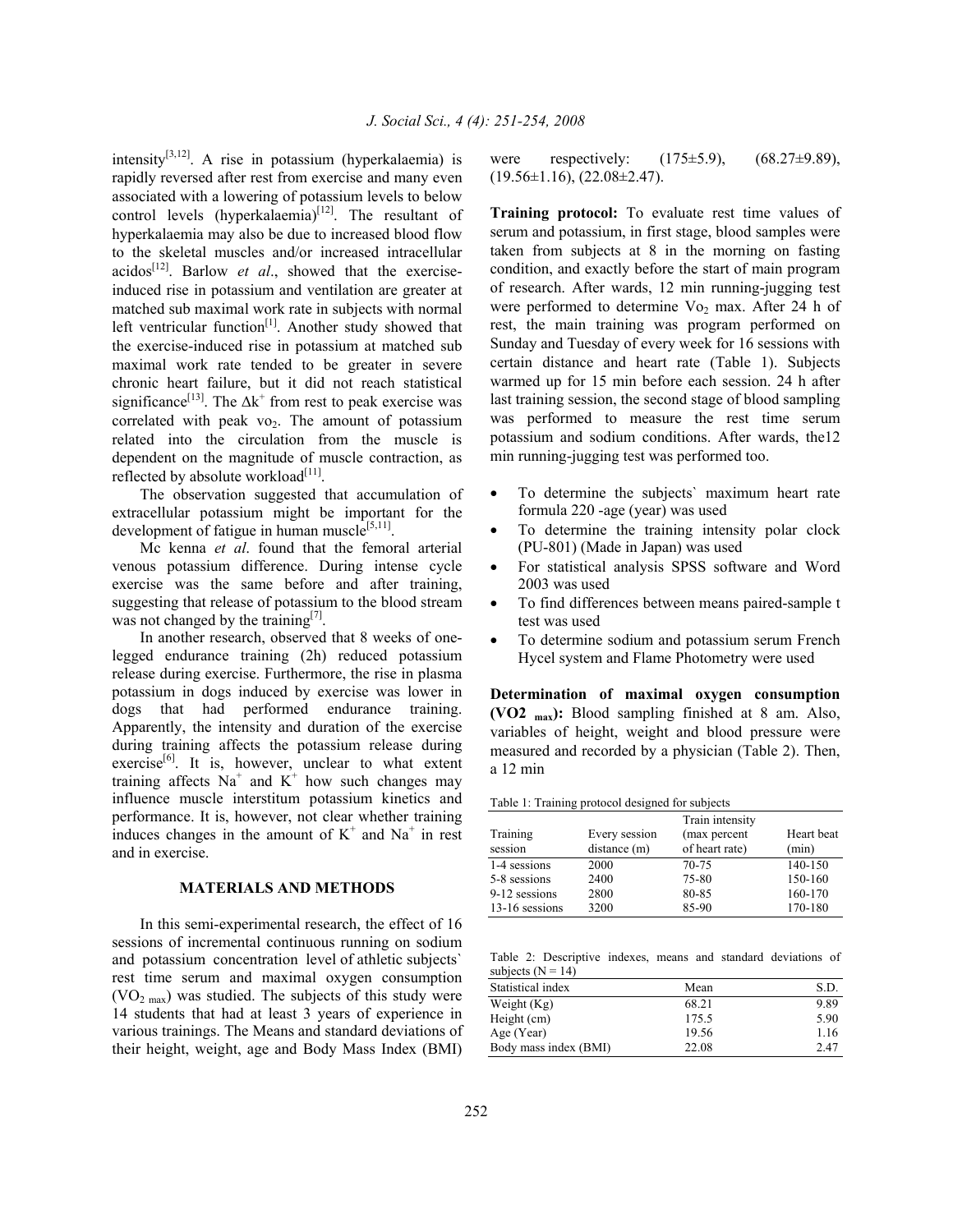| J. Social Sci., 4 (4): 251-254, 2008 |  |
|--------------------------------------|--|
|--------------------------------------|--|

| Table 5. Statistical variables of subjects in the and post-test, p and I values |                      |                      |         |         |  |  |  |
|---------------------------------------------------------------------------------|----------------------|----------------------|---------|---------|--|--|--|
| Variables                                                                       | Mean pre-test        | Mean post-test       | t value | p value |  |  |  |
| ** Sodium (m Eq $L^1$ )                                                         | 139.43±1.58          | 142.64±2.47          | 3.29    | 0.006   |  |  |  |
| Potassium (m Eq $L^1$ )                                                         | $3.83 \pm 0.27$      | $3.96 \pm 0.23$      | 49،     | 0.76    |  |  |  |
| 12 Min running-jugging (m)                                                      | $2247.14 \pm 147.84$ | $2440.71 \pm 119.79$ | 4.88    | 0.0001  |  |  |  |
| $\sqrt{V_{02}}$ max (ml. $\text{Kg}^{-1}$ . min <sup>-1</sup> )                 | $48.92 \pm 3.96$     | $54.11 \pm 3.21$     | 5.48    | 0.0001  |  |  |  |

Table 3: Statistical variables of subjects in pre and post-test, p and t values

\*\* It is significant in lower than 0.01 level

running-jugging test to determine  $Vo_2$  max, was performed. This test has been designed to measure the distance covered during 12 min. The subjects were asked to run as much as they could during 12 min, however, they were allowed to walk. The aim of this research has been to traverse the maximum possible distance during 12 min. The measurement unit was meter. To find the subjects'  $VO<sub>2 max</sub>$  the following equation was used<sup>[9]</sup>:

$$
VO2 max (ml.kg-1.min-1) = [0.0268 + (D)]-11.3
$$

**RESULTS:** In Table 2, the means of subjects, standard Deviations of descriptive variables have been showed. In Table 3 the subjects rest time serum sodium and potassium variables and t and P values have been showed.

As observed in Table 3:

- Serum sodium concentration level has had significant difference in pre- and post-test in rest time condition after 2 months of training  $(p =$ 0.006, df = 13 and t = 3.29).
- Serum potassium concentration levels among subjects after 16 sessions of incremental continuous running and in rest time condition was not significantly different. ( $p = 0.16$ , df = 13 and t  $= 1.49$ ).
- On the other hand, comparing subjects` runningjugging test means showed significant differences after 16 sessions of training ( $p = 0.0001$ , df = 13 and  $t = 4.88$ ).
- Also, comparing subjects maximal oxygen consumption means showed significant difference after 16 sessions of training ( $p = 0.0001$ , df = 13 and  $t = 5.48$ ).

#### **DISCUSSION**

 The purpose of this research has been to study serum sodium and potassium concentration variations in rest time condition. To do so, the subjects of research, participated in an incremental continuous running activity (Table 1). The results showed the sodium and potassium concentrations involved

fluctuation even after 24 h from regular body activity and did not return to its original and base state.

 The majority of researches done show that blood serum electrolyte varies just after body activity<sup>[2,8,12]</sup>. These variations mostly include continuous and intense activity $[10,12]$ .

 In this research the subjects, after the last training session, rested for 24 h. However serum sodium of subjects was significant. Mean concentration of subjects` serum sodium increased 2.21 m Eq  $L^{-1}$  in post-test than pre-test. It seems that body activity reduces weight of subjects after regular period of training. In this time, sodium and body fluids decreases by sweating. Over sweating causes more water loss and sodium concentration increase in blood. In this regard, present research corresponds with Noakes<sup>[10]</sup>. Also, it seems intensity and training duration affect sodium response and its concentration. On the other hand, blood sampling time after activity is another important factor after training to determine sodium concentration. Comparing serum potassium means did not show significant difference between pre - and post-test stages. It seems 0.13 m Eq  $L^{-1}$  increase in potassium concentration has been caused by natural variations of serum potassium concentration. In this regard, the present research does not correspond with some  $researches^{[1,13]}$ .

 Furthermore, the subjects` one-day rest time after last training session could return little and nonsignificant serum potassium increase to its original state. The main factor of non- significant in serum potassium was type of intensity and duration of training and also return of extra cellular serum potassium to intra cellular to normalize this electrolyte condition after 24 h of rest. In present study, in addition, sodium and potassium variables, 12 min running-jugging distance were performed to determine maximal oxygen consumption. Participants in projects ran distances with certain heart rate. 12 min running-jugging test was performed before the first session and after the last one. Comparing subjects` traversed distance means showed 2 sessions of training per week with certain heart rate intensity can cause significant difference in  $VO<sub>2 max</sub>$  of subjects ( $p = 0.0001$ ) that corresponds with most research results such as Garrett Kirkendal<sup>[4]</sup> (2000) and Kooper.